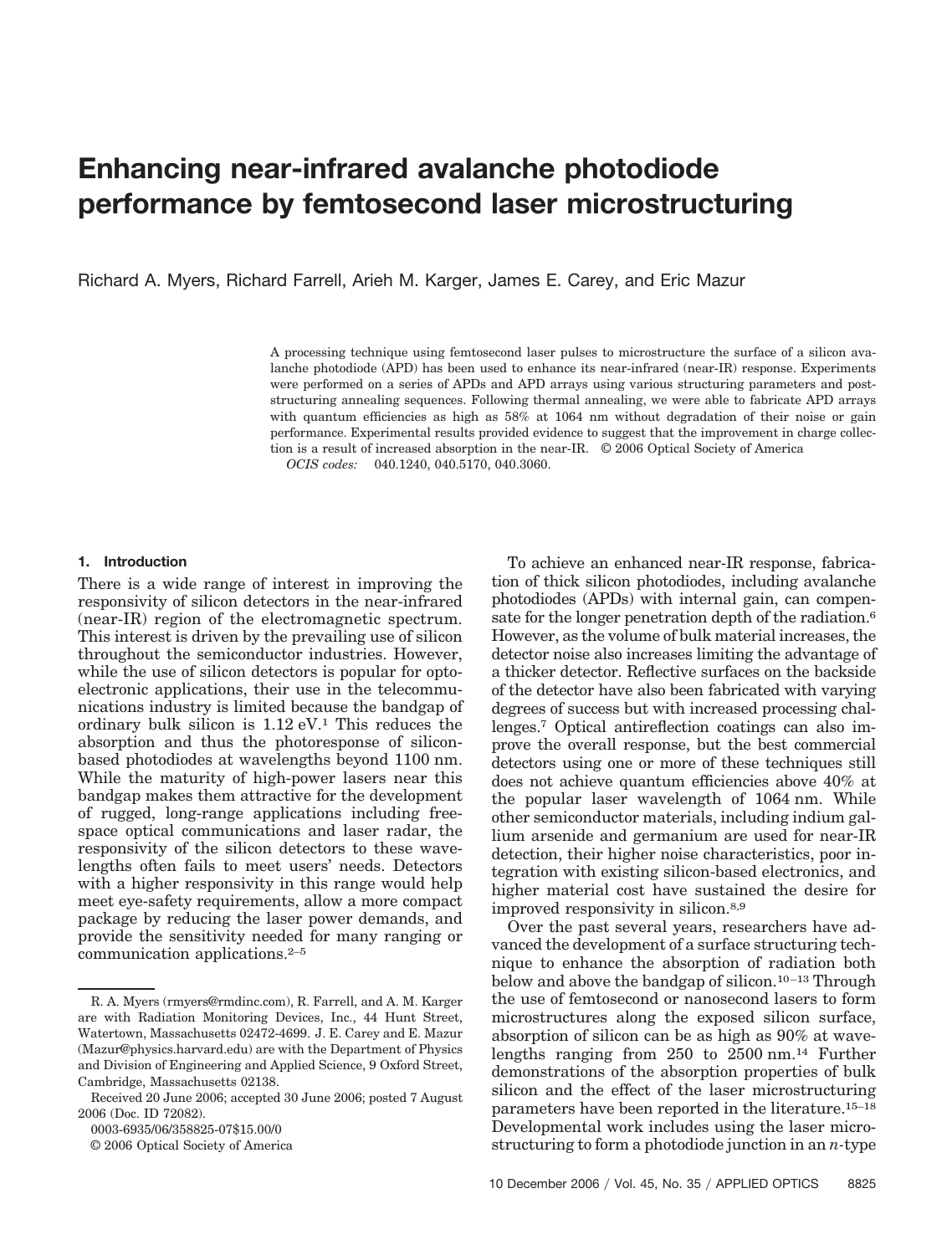silicon wafer providing sensitivity to wavelengths up to 1600 nm.19

In this paper, we report the laser microstructuring of a silicon-based APD and APD arrays. Using a series of poststructuring fabrication steps including annealing, we have demonstrated responsivities two to three times greater than the unstructured APDs at near-IR wavelengths without degradation of other performance characteristics.

## **2. Experimental Methods**

We fabricate our APDs from *n-*type neutrontransmutation-doped silicon wafers  $(30 \Omega \text{ cm}, 100$ crystal orientation). Grooves are cut in the wafer with a diamond saw to define and isolate the individual pixel elements. This is followed by very deep boron diffusion in a high-temperature diffusion furnace. Polishing and chemical etching steps are then used to achieve the desired thickness of the drift and the *n*-type layers. The final structure is  $\sim$ 250  $\mu$ m thick with a  $p-n$  junction 50 to 60  $\mu$ m below the device surface.<sup>20,21</sup> To achieve high APD gain, a reverse bias is applied, expanding the width of the depletion region toward the silicon anode surface. As the depletion region width reaches toward the detector anode surface boundary, charges from defect states near the surface have a greater probability of being collected. Radiation Monitoring Devices, Inc.'s APDs have been carefully fabricated to achieve the highest gain without significantly increasing the leakage current until breakdown is reached.22

The laser microstructuring was done in vacuum using a Ti:sapphire laser at a wavelength of 800 nm, a pulse width of 100 fs, and a repetition rate of 1 kHz. The irradiating beam was directed normal to the anode side of the APD wafer, which was translated to allow for the structuring of a surface area larger than the focal spot size of  $150 \mu m$ . The translation speed was adjusted so that the surface was exposed to an average of 10 – 400 laser pulses per unit area. To further evaluate the microstructuring process parameters, we also varied the laser fluence from 3 to 8 kJ/m<sup>2</sup> (average energy of 53–140  $\mu$ J). Formation of microstructures took place in atmospheres of  $SF<sub>6</sub>$ ,  $H_2S$ ,  $N_2$ , and air at a constant background pressure of 500 Torr.

The microstructuring process removes silicon from the surface of the wafer, creating numerous defect sites and modifying the thickness of the APD surface layers. Because this process had to take place after the APD structures were produced, we attempted to minimize the volume of silicon removed to maintain the high-gain performance of the APD and limit any increase in the leakage current from the surface change collection. Both APD arrays and single element APDs with an active area of 2 mm  $\times$  2 mm were used throughout these studies.

Following texturing, the APD wafers were either packaged according to our standard processing techniques, or they underwent thermal annealing in a laboratory oven in a  $N_2$  atmosphere. Annealing ranged



Fig. 1. (Color online) Picture of two microstructured APD arrays prior to packaging. Structuring was performed with an 800 nm fs laser operating at a fluence of 3.5 kJ/m<sup>2</sup> in an atmosphere of  $SF<sub>6</sub>$ . The array on the right had four different structured regions with a pulse number ranging from 0 to 300. The shiny area is the bare silicon.

from 400 to 1223 K for up to 24 h. Our standard packaging consists of coating the APD with a passivation layer, attaching electrical contacts to both the anode and cathode, mounting on a supporting substrate, and applying a polymer underfill. Two 16 element detector arrays that were microstructured are shown in Fig. 1. The effect of the microstructuring was evaluated across the array grooves and on individual pixels. One of the samples shown was divided into four different processing regions, each structured with a different number of laser pulses per unit area (0, 10, 100, and 300). The darkest region represents a greater number of laser pulses, while the shiny areas are unstructured APD pixels that were used for comparison.

We investigated the effects of the processing conditions and thermal annealing on the performance of the APD detectors. Using radiation from a range of wavelengths emitted from a white-light source dispersed through a monochromator, we measured the photocurrent generated by each microstructured and unstructured APD. A 200 V bias was applied to each detector to ensure proper charge collection without internal gain. A National Institute of Standards and Technology (NIST) traceable photodiode was used to calibrate the absolute response of the detector. In addition, a reference photodiode was used to monitor the output of the white-light source over time.

The gain profile of both structured and nonstructured APDs was measured by employing a low-power, pulsed, or cw diode laser source. When recording the cw signal, a picoammeter (Keithley model 619) was used to monitor the APD output with no additional amplification electronics. The pulsed setup used a  $1 \mu s$  laser pulse, a charge-sensitive amplifier (Cremat model CR-110), and a spectroscopy amplifier (Canberra model 2020) was used to amplify the APD output. The minimum detectable energy was measured with the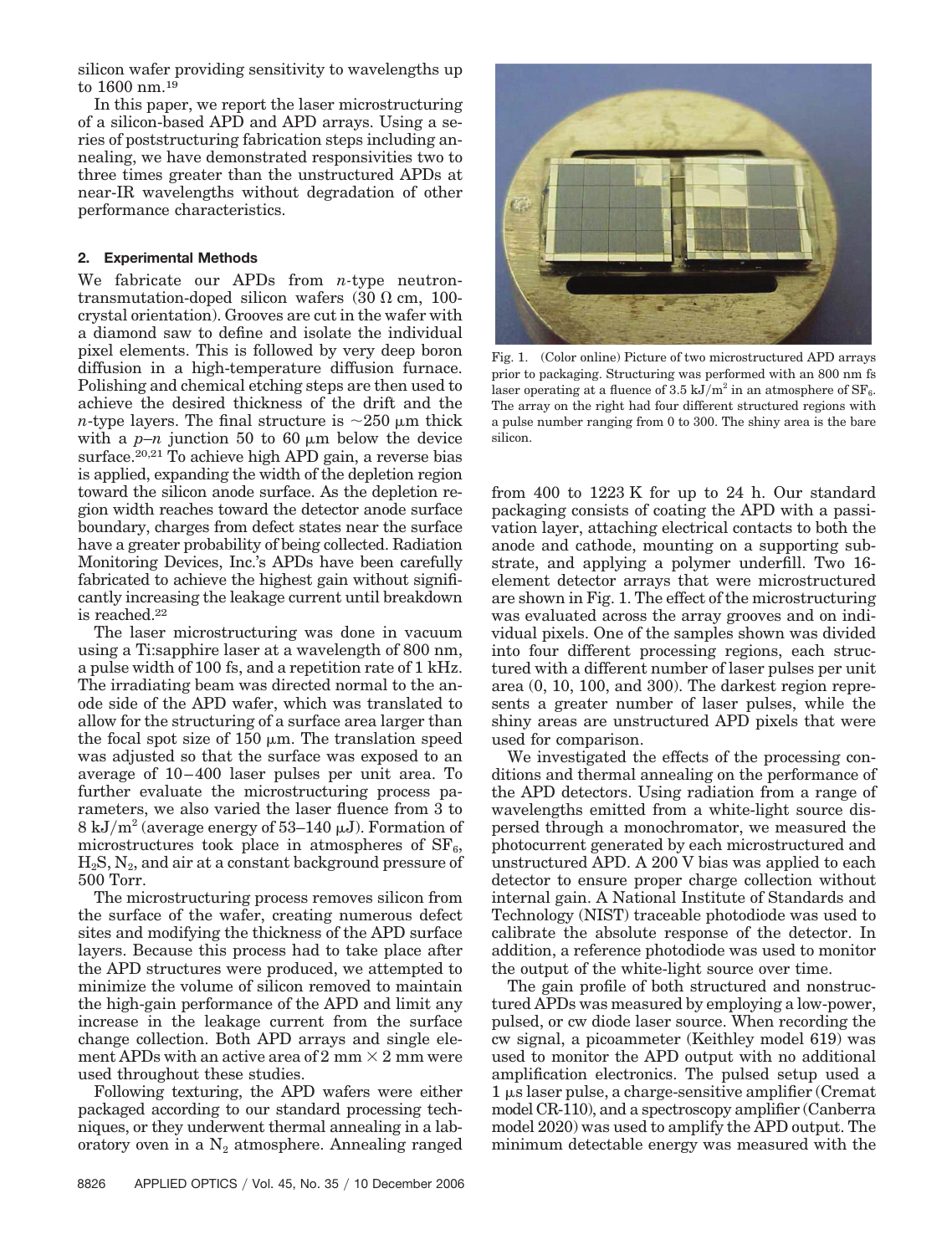

Fig. 2. (Color online) Quantum efficiency versus wavelength for a single-element APD that was partially microstructured. The structured region shows an enhanced signal in the near-IR but reduced responsivity below 950 nm. Data were recorded with a 200 V bias applied to the APD.

bias set to unity gain. The bias was then increased, and the photoinduced signal and the dark current were recorded at each setting. Neutral density filters were used to reduce the laser power as necessary. Response to radiation from 635 and 1060 nm laser diodes was evaluated.

A passively *Q*-switched microchip laser (Uniphase model NG-10120-101) with output radiation at 1064 and 532 nm was used to estimate the bandwidth of the detector with and without microstructuring. The pulse width of the laser was monitored with a 1 GHz photodiode and compared to the APD output at various bias settings.

To help evaluate whether the bandgap of silicon was altered following the microstructuring, the photocurrent generated from the detector was measured as a function of temperature. The devices were placed inside an aluminum enclosure that had optical and electrical feedthroughs. The enclosure was then placed in a heavily insulated liquid-nitrogen bath for cooling below 100 K, while a constant source of illumination at 1060 or 635 nm was incident upon the detectors. As the detector slowly warmed  $\left($  < 1 K/min) to room temperature, the unity-gain response at a reverse bias of 200 V was recorded. The responses from microstructured and unstructured APDs were compared.

### **3. Experimental Results**

Figure 2 shows the quantum efficiency of a single element APD with structured and unstructured regions as a function of the wavelength. The data were collected with a 200 V bias across the APD junction to assist with the charge collection and ensure unitygain response. Following the microstructuring, the response at wavelengths below 950 nm is dramatically reduced, while that at near-IR wavelengths is enhanced. The response at energies below the bandgap was enhanced by as much as a factor of 10, but the overall quantum efficiency was always relatively small (less than 0.01*%* at 1300 nm). These results were fairly consistent for most processing conditions.

Table 1 provides the values for the measured quantum efficiency (QE) at 1064 nm for several microstructured APD arrays or APD pixels as a function of various processing parameters. The equivalent unstructured devices exhibited a range of efficiencies that varied depending on the APD fabrication properties. The initial efficiencies following microstructuring were typically no more than 30*%* higher than the unstructured samples. However, the addition of a thermal annealing step increased the QE by more than a factor of 2. Consistent QE values at 1064 nm reached 40*%* or higher with low-temperature annealing and as high as 58*%* with high-temperature annealing. Thermal annealing did not affect the QE of the unstructured APDs that were used as a reference.

| <b>APD</b><br>Sample | $_{\rm Laser}$<br>Pulses | Laser Fluence<br>$(kJ/m^2)$ | Gas             | <b>QE</b> before Annealing<br>(Percentage at<br>$1064$ nm) | Annealing<br>Temperature<br>(K)/Time(h) | <b>QE</b> after Annealing<br>(Percentage at<br>$1064$ nm) | Signal Ratio<br>after/before<br>Annealing |
|----------------------|--------------------------|-----------------------------|-----------------|------------------------------------------------------------|-----------------------------------------|-----------------------------------------------------------|-------------------------------------------|
|                      | $\mathbf{0}$             | $\Omega$                    | SF <sub>6</sub> | 25                                                         | 1173/4                                  | 25                                                        |                                           |
| $\overline{2}$       | 200                      | 5                           | SF <sub>6</sub> | 15                                                         | 673/2                                   | 34                                                        | 2.3                                       |
| 3                    | 200                      | 5                           | SF <sub>6</sub> | 18                                                         | 673/5                                   | 36                                                        | 2.0                                       |
| 4                    | 10                       | 3.5                         | SF <sub>6</sub> | 28                                                         | 673/2                                   | 41                                                        | $1.5\,$                                   |
| 5                    | 100                      | 3.5                         | SF <sub>6</sub> | 19                                                         | 673/2                                   | 38                                                        | 2.0                                       |
| 6                    | 200                      | 3.5                         | SF <sub>6</sub> | 21                                                         | 673/2                                   | 38                                                        | 1.8                                       |
| 7                    | 400                      | 3.5                         | SF <sub>6</sub> | 25                                                         | 673/2                                   | 41                                                        | 1.6                                       |
| 8                    | 400                      | $3.5\,$                     | $H_2S$          | 27                                                         | 673/3                                   | 42                                                        | 1.6                                       |
| 9                    | 200                      | 3.5                         | Air             | 29                                                         | 673/2                                   | 34                                                        | 1.2                                       |
| 10                   | 200                      | 3.5                         | $\mathrm{N}_2$  | 37                                                         | 673/2                                   | 40                                                        | $1.2\,$                                   |
| 11                   | 100                      | 3.5                         | SF <sub>6</sub> | $NA^a$                                                     | $1123/1^{b}$                            | 48                                                        | $NA^a$                                    |
| 12                   | 100                      | 3.5                         | SF <sub>6</sub> | $NA^a$                                                     | $1173/1^{b}$                            | 58                                                        | $NA^a$                                    |
| 13                   | 100                      | 3.5                         | SF <sub>6</sub> | $NA^a$                                                     | $1223/1^{b}$                            | 54                                                        | $NA^a$                                    |

**Table 1. Effect of Processing Conditions on the QE at 1064 nm**

*a* NA stands for not available.

 ${}^{b}$ A  $p$ <sup>+</sup> dopant was applied to the surface before annealing.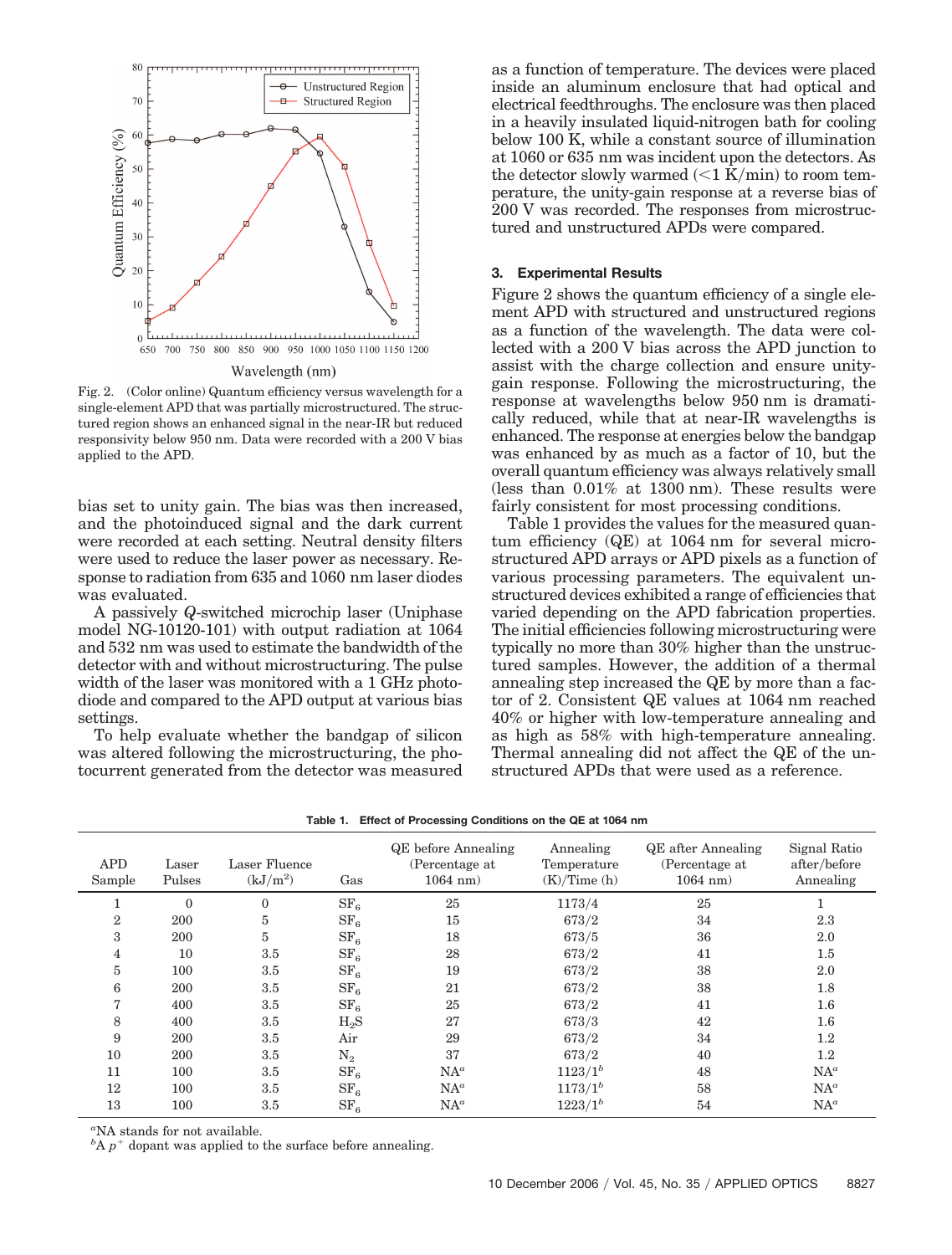

Fig. 3. (Color online) QE versus wavelength for an unstructured APD and two APDs annealed at high temperatures. The thermal annealing further enhances the near-IR response, while annealing at  $\sim$ 1173 K results in the improved response in the visible spectrum.

We found that the most reliable microstructure processing used an average of 100 laser pulses at  $62 \mu J$   $(3.5 \text{ kJ/m}^2)$  in an atmosphere of  $SF_6$ . While the processing atmosphere did not appear to affect the QE prior to annealing, the relative increase following annealing was greater for devices that were structured in atmospheres of  $SF_6$  or  $H_2S^{23}$  Increased laser fluence or a greater number of laser pulses per unit area were more damaging to the samples and did not lead to improved QEs, while fewer laser pulses and a lower fluence resulted in poor uniformity across the detector surface. Finally, microstructuring across the grooves between APD pixels did not produce a detrimental effect or limit the yield of functioning detectors. This promoted a means to structure an entire silicon wafer without limiting the existing planar processing capabilities.

The thermal annealing was considered essential to obtaining the enhanced near-IR response. The high temperatures (more than 1123 K) also allowed us to drive in an additional surface doping to assist charge collection. In addition to the enhancement in the near-IR, high-temperature thermal annealing improved the response in the visible spectrum. Figure 3 compares the response as a function of wavelength for a structured APD detector that was annealed at 1223 K with one that was annealed at 1173 K. Although we had limited sample numbers, the yield of devices that maintained their low noise performance appeared to decrease following the annealing at temperatures above 1173 K.

The amount of light transmitted and reflected from the silicon at normal incidence was characterized with an unpackaged, partially structured APD wafer that was annealed at 1173 K. Using a 1060 nm light source, we found that the unstructured silicon region had a transmission and a reflection of 42*%* and 33*%*, respectively. These values are consistent with our



Fig. 4. (Color online) APD gain as a function of the applied bias for structured APD pixels. The gain dependence on the bias was nearly identical to the unstructured APDs for both 632 and 1060 nm.

APD thickness of  $250 \mu m$ . The structured region, on the other hand, had a transmission ranging from 4*%* to 7*%* and a reflection of less than 3*%*, indicating that up to 50*%* of the electrons created during absorption are not collected at the electrode.

APD gain and noise were measured prior to and following the microstructuring. Figure 4 shows the typical gain response curves as a function of bias for a microstructured APD at two different wavelengths. The maximum gain at 1060 nm approached 400, while the gain at 635 nm was larger than 1000. Interestingly, the gain and dark current dependence on the bias were nearly identical to the detectors that were not microstructured.

Figure 5 shows the response of a microstructured and unstructured APD to subnanosecond laser pulses at 532 and 1064 nm. The output from the APD was terminated with 50  $\Omega$  at an oscilloscope to collect the data. No additional amplification electronics were used during this measurement. There was very little difference in the speed of response of the two detectors with a slightly faster fall time measured from the microstructured detector. While the response of each detector was faster at the higher bias, the difference did not change.

The unity-gain response of a structured and unstructured APD was also compared as a function of temperature. Figure 6 shows the output signals normalized (to laboratory ambient) as a function of temperature. The decrease in QE as a function of temperature is expected, because the bandgap energy increases with decreasing temperature.1 The bandgap of silicon ranges from  $1.12 \text{ eV}$  (1120 nm) at  $300 \text{ K}$  to  $1.16 \text{ eV}$  (1070 nm) at 50 K. Again, there was a negligible difference between the microstructured and unstructured APD response as a function of temperature. A similar performance also holds at 635 nm, where the QE for wavelengths far from the bandgap remains nearly constant with decreasing temperature.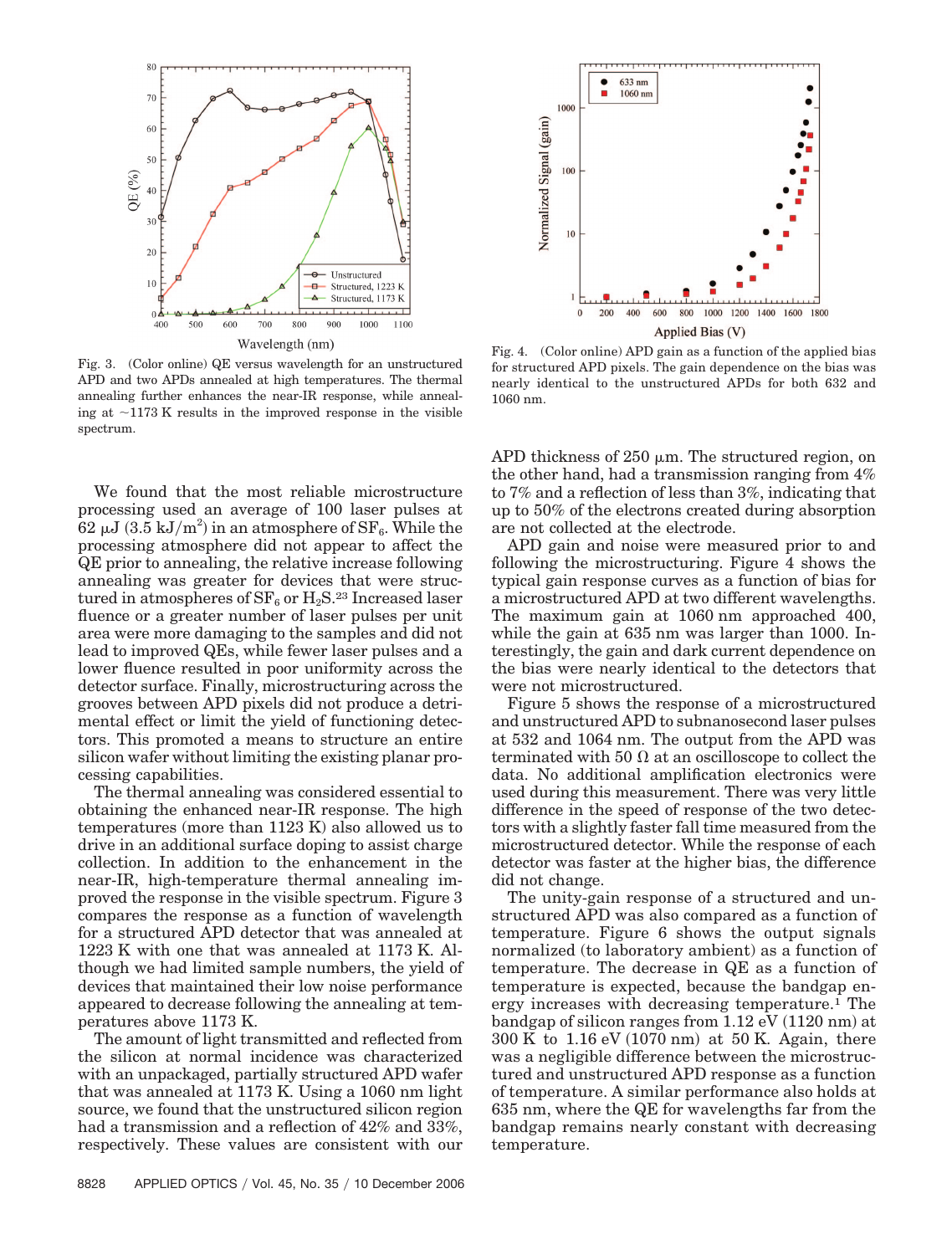

Fig. 5. (Color online) Response of a microstructured and unstructured APD to a subnanosecond pulse of radiation at (a) 532 nm and (b) 1064 nm. The response of the structured APD was nearly identical to the unstructured detector at all the tested bias settings. No amplification electronics were used in this measurement.

#### **4. Discussion**

The most significant result of this work was the ability to fabricate a silicon-based APD with a QE of 58*%* at 1064 nm. With usable gains of 400 to 500, this translates to a responsivity greater than 200 AW. Equally important is the ability to integrate the microstructuring into a planar processing sequence without requiring additional labor-intensive steps.

Microstructuring in atmospheres of  $SF_6$  or  $H_2S$ followed by thermal annealing produced an improvement in the QE for every APD detector tested. Previous observations showed that irradiation of silicon with femtosecond laser pulses in a sulfur atmosphere resulted in a high concentration of sulfur  $(\sim 1\%)$  in the disordered surface layer.<sup>13,23</sup> It is theorized that those sulfur atoms play a critical role in producing new energy states for absorption below bandgap absorption.24 However, based on the mea-



Fig. 6. (Color online) APD signal strength due to 1060 nm illumination as a function of temperature. The unity-gain signal  $(200 \text{ V bias})$  was recorded as the detector warmed from  $\sim$ 100 K. Both the microstructured and unstructured detectors had a similar dependence.

surements at 1300 nm in this study, it is apparent that the enhanced IR absorption does not result in an improved detector responsivity, suggesting that recombination through charge trapping hinders collection. In addition, the significant decrease in the QE for wavelengths below 950 nm also suggests that charges generated near the detector surface become trapped. Charges generated from photons at longer wavelengths, and thus absorbed deeper in the silicon, have a higher probability of being collected.

APDs structured in each background gas tested produced some enhancement in their QE prior to annealing, but only those processed in a sulfur-containing atmosphere exhibited a significant increase following the annealing. This suggests that the microstructuring alone produced a slight advantage for the longerwavelength light, because surface scattering or photon trapping increases the effective path length through the structured APD compared with an unstructured detector. However, a second mechanism is needed to alter the dynamics of the trapping sites following thermal annealing. This secondary mechanism appears to be related to the sulfur content and annealing temperature. As the sample is thermally annealed, the charge collection increases, although previous studies have shown that the total absorption decreases.14 Simple reorganization of defect sites reducing the trapping of electrons in the APD drift region is the most likely mechanism. Another possibility is an *n-*type silicon layer, which, research has shown, forms in the presence of a sulfur atmosphere during microstructuring.19 This induced doping will create a near-surface *p*–*n* junction on our APDs, decreasing the ability for the charges to reach the collection electrode. We suspect that the high-temperature annealing may modify this layer and help compensate for this interference. However, further studies are required to validate this theory.

The detection of radiation with a long penetration depth is limited by lower achievable APD gains, be-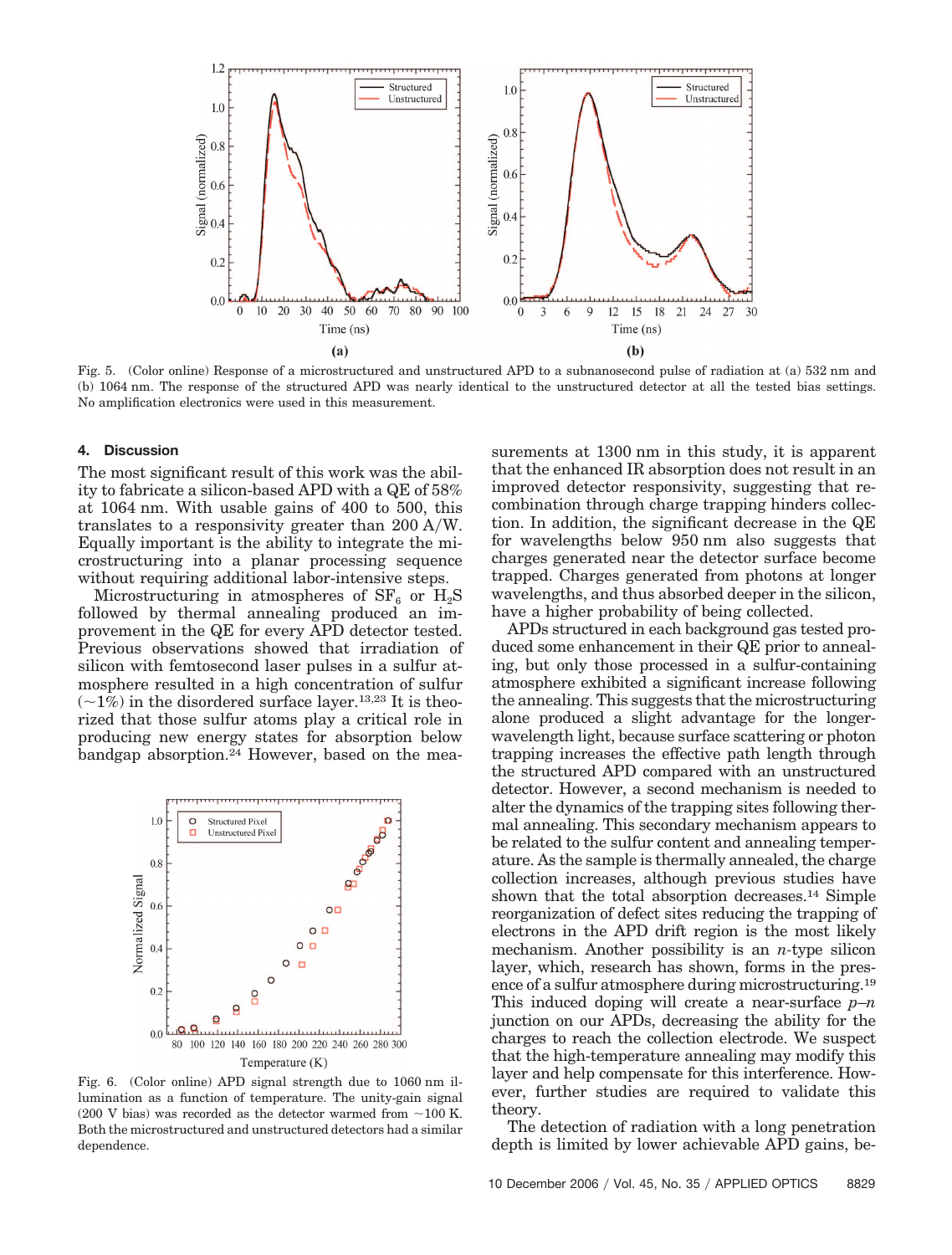cause some of the radiation is absorbed in the depletion region of the detector, limiting its path length through the amplification region. Shorter wavelengths, on the other hand, are absorbed closer to the surface of the detector and achieve higher gain. This gain reduction was also observed in the structured detectors (Fig. 4). If the enhancement was strictly due to greater absorption near the surface region of the detector, we would have expected to measure a modification to the gain profile, including a larger maximum gain at 1060 nm. Because the gain dependence for the structured and unstructured APDs was nearly identical, we assumed that the photons detected are absorbed at nearly identical depths. This suggests that we are not taking advantage of the increased photon density absorbed near the APD surface.

The dramatic decrease in signal at wavelengths below 950 nm indicates that near-surface absorption of photons creates charges that are retrapped and not collected at the detector cathode. In addition, if the microstructured APD's enhancement was due to an increased amount of absorption near the surface region, we would have expected similar response speeds owing to the 1064 and 532 nm radiation following the microstructuring. However, the unchanged response and gain suggests that, unlike those created near the surface, the charge carriers are not slowed by the need to cross through the drift region prior to amplification. This lack of charge collection from the surface indicates that the microstructured layer functions as an antireflection coating increasing the total number of photons available for absorption but retrapping those charges created in the near-surface layer.

The experimental evidence also suggests that we are not taking advantage of new energy states created below the bandgap of pure silicon. This is observed through the detection of radiation near the silicon bandgap energy and the resulting decrease in the QE as a function of temperature (Fig. 6). This decrease was consistent for both microstructured and unstructured APD detectors despite the fact that half of the signal from the microstructured detector resulted from the microstructuring process. If the near-IR enhancement was caused by absorption into new energy states, we would have expected a greater difference in the temperature dependence, because the energy states would be lower than 1.1 eV. The lack of significant improvement in the detection of  $1.3 \mu m$  radiation is consistent with the idea that charges created due to photoabsorption at new lowerenergy states are not being collected.

Although further studies are required to fully explain some of the experimental results, it is apparent that the increased absorption results in an increase in the number of charge carriers. The large number of defect sites created by the microstructuring limits the flow of charges from the near-surface region. Thermal annealing reduces or alters some of the sulfurinduced charge-trapping sites or limits the effect of a competing *n-*type layer formed following the structuring.

# **5. Conclusion**

Microstructuring of the surface layer of an APD with a femtosecond laser in an atmosphere of  $SF_6$  has been shown to increase its responsivity in the near-IR to over 200 AW at 1064 nm without increasing the leakage current or slowing its speed of response. An additional annealing step is required following the microstructuring to achieve these high responsivities. We have demonstrated this processing on the wafer scale without adding significant labor-intensive steps. Reduction in the QE at wavelengths below 900 nm may be alleviated with additional high-temperature annealing.

Comparisons of the responsivity from APD detectors that were microstructured and annealed under varying conditions have suggested a mechanism leading to the enhanced response in the near-IR. By monitoring the response of APD detectors microstructured in different background gases, we found that those processed in the presence of sulfur achieved the highest possible QE following annealing. Studies of the temperature and long-wavelength dependence of the responsivity suggest that the enhanced APD signal is a result of improved absorption in the silicon but is not related to additional energy bands created during the microstructuring. In addition, while the total absorption is increased, temporal bandwidth experiments and the observed decrease in detector response to short-wavelength radiation indicate that most of the charges collected result from absorption events occurring deeper than the near-surface, microstructured region. Further studies are required to answer some of the remaining questions about the mechanism and to determine its long-term stability.

The authors acknowledge the support of the National Aeronautic and Space Administration (contracts NAS302187 and NNGO4CA27C) for the research reported in this paper.

#### **References**

- 1. S. M. Sze, *Physics of Semiconductor Devices,* 2nd ed. (Wiley-Interscience, 1981).
- 2. L. T. Canham, T. I. Cox, A. Loni, and A. J. Simons, "Progress towards silicon optoelectronics using porous silicon technology," Appl. Surf. Sci. **102,** 436 – 441 (1996).
- 3. M. Okamura and S. Suzuki, "Infrared photodetection using a A-Si-H photodiode," IEEE Photon. Technol. Lett. **6,** 412– 414  $(1994)$ .
- 4. M.-K. Lee, C.-H. Chu, Y.-H. Wang, and S. M. Sze, "1.55-mm and infrared-band photoresponsivity of a Schottky barrier porous silicon photodetector," Opt. Lett. **26,** 160 –162 (2001).
- 5. M. Ghioni, A. Lacaita, G. Ripamonti, and S. Cova, "All-silicon photodiode sensitive at 1.3 micron with picosecond time resolution," IEEE J. Quantum Electron. **28,** 2678 –2681 (1992).
- 6. R. Farrell, R. H. Redus, J. S. Gordon, and P. Gothoskar, "High gain APD array for photon detection," in *Photodetectors and Power Meters II,* K. Muray and K. J. Kaufmann, eds., Proc. SPIE **2550,** 266 –273 (1995).
- 7. M. K. Emsley, O. Dosunmu, and M. S. Ünlü, "High-speed resonant-cavity enhanced silicon photodetectors on reflecting silicon-on-insulator substrates," IEEE Photon. Technol. Lett. **14,** 519 –521 (2002).
- 8. A. Y. Loudon, P. A. Hiskett, G. S. Buller, R. T. Carline,